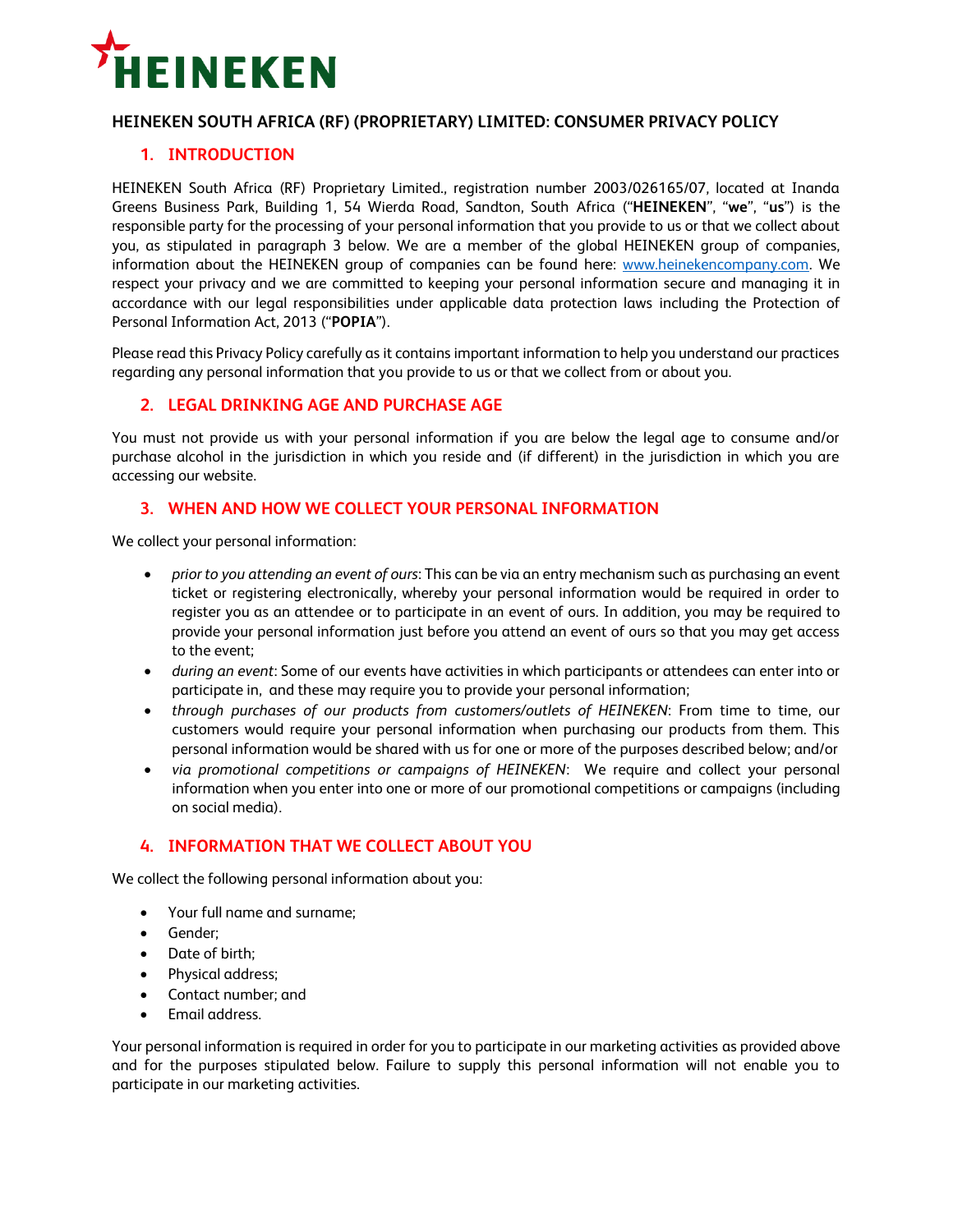

# **5. PURPOSES FOR PROCESSING YOUR PERSONAL INFORMATION**

We process your personal information for one or more of the following purposes:

- **Analytics and insights**
	- $\circ$  Based on the personal information that you provide to us or that we collect about you, we are able to analyse and evaluate how you respond to our products and to our marketing activities such as campaigns, competitions, advertisements and promotions, and to manage the quality and value of our engagements with you.
	- o Through analysing our engagements with you, your response to our marketing activities and your participation, we are able provide useful feedback to you; understand your requirements, preferences and needs thereby improving our service delivery and improving your experience when engaging with us.

#### **Audit and record keeping purposes**

- o We create an internal consumer database based on the personal information that you provide to us or that we collect about you.
- o This database enables us to keep track of all our active consumers for the purposes of our marketing activities.
- **Market research purposes**
	- $\circ$  We may from time to time, request you to participate in research activities such as surveys, which will enable us to assess the effectiveness of our marketing activities.
	- o This is done via market or customer/consumer satisfaction research.

### **Monitoring and auditing site usage**

- $\circ$  For any marketing activities where you are required to visit a website to provide your personal information or to participate in such marketing activity, we will collect certain information when you visit such website (s), such as your IP address, which web pages you visit, device category, browser, and type of internet browser, clicks and views. We use this personal information as it is necessary in our legitimate interests to do so to be able to improve your experience on such website (s) including to track traffic flows and to make our website (s) easier for you to use and to better understand how our websites are used, for maintenance and analysis of our website (s) to solve performance issues and to improve the availability and user experience. In the event that the website (s) are third party websites, such third party would be in control of the monitoring and auditing of your site usage. We urge you to review any privacy policy on any such third party site before using the site or providing any personal information about yourself and others.
- **Send you marketing messages** 
	- $\circ$  We can send you messages (including electronic communications) offering you the opportunity to take part in our competitions or promotions or campaigns or events or surveys. This can also include suggesting products or services, which we think, may be of interest to you or notifying you about our future events.
- **Support services** 
	- $\circ$  To respond to any questions, queries or comments that you have that you address to us.
	- o To notify you about changes to our activities or services.
- **To comply with legal and regulatory requirements or industry codes to which we subscribe**
	- $\circ$  Where it is necessary to process your personal information to comply with a legal obligation or industry codes, which apply to us – such as proving that you are of legal drinking age.

### 6. **DIRECT MARKETING**

Direct Marketing means *to approach a data subject (such as yourself) either in person or by mail or electronic communication for the direct or indirect purpose of promoting or offering to supply, in the ordinary course of business, any goods or services to the data subject; or requesting the data subject to make a donation of any kind for any reason*.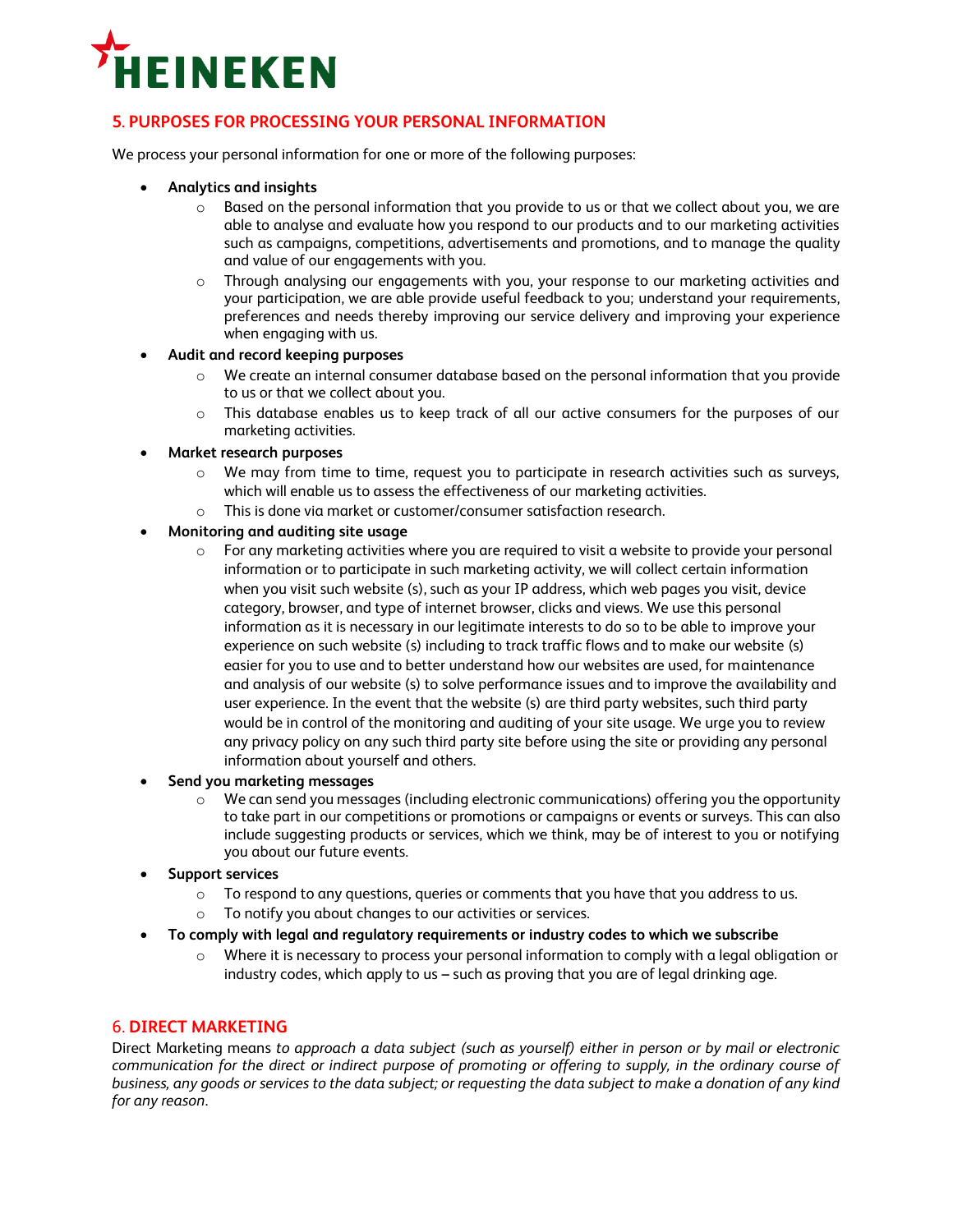

We may, from time to time, and subject to POPIA, other applicable laws and this Privacy Policy, send you Direct Marketing communications.

Under POPIA we are allowed to send you Direct Marketing by means of electronic communication if:

- a. you have given prior consent to such Direct Marketing; or
- b. if you are an existing consumer of HEINEKEN and:
	- i. we have obtained your contact details in the context of a sale of our product(s) or service(s);
	- ii. for the purpose of Direct Marketing of our own similar products or services; and
	- iii. if we have given you reasonable opportunity to object, free of charge and in a manner free of unnecessary formality, to such use of your contact details at the time that your details were collected and on the occasion of each communication with you for the purpose of marketing if you have not initially refused such use.

You can opt out of receiving Direct Marketing communications from us at any time. Any Direct Marketing communications that we send to you will provide you with the information on how to opt out from receiving Direct Marketing communications from us. Any opt out requests (or withdrawal of consent from receiving direct marketing messages) must be done using the opt out details provided on the direct marketing communications.

# **7. USE OF COOKIES**

We use "cookies" on our website. They enable us to improve your future visits to our site as well as provide you with a more user-friendly experience. You can read more about this on our "Cookie Policy" that can be found on this website.

### **8. DISCLOSURE OF PERSONAL INFORMATION**

We share your personal information with the following:

- As we are a member of the global HEINEKEN group of companies, we may share your information within the HEINEKEN group (i.e. our affiliates) if we require support services from the group such as information technology support/maintenance, legal support and to perform certain functions which we are not able to perform, without their support;
- our agents, advisers, business partners and service providers (our creative, brand, digital, marketing and media agencies) in order to run our marketing activities including those that send direct marketing messages on our behalf;
- our legal advisors who advise on applicable laws and legal requirements;
- a third party who would require information about our relationship with you, in the event of a transfer or a sale to such third party or establishment of a relationship with a third party, such as a merger, consolidation, change in control, sale of shares, sale of assets, sale of business;
- our employees who require your personal information to do their jobs. Our employees are contractually bound to keep all confidential information confidential and to protect personal information; and
- government and law enforcement agencies, where the law requires that we disclose your personal information to such government and law enforcement agencies.

### **9. SECURITY OF YOUR PERSONAL INFORMATION**

We take all reasonable and appropriate technical and organisational measures to protect your personal information. This includes installation of firewall and security monitoring. We back-up all your personal information on a regular basis. Where we share your personal information with third parties (as listed in paragraph 8 above), we enter into agreements with such parties whereby we require such third parties to use reasonable and appropriate measures to protect the confidentiality and security of your personal information.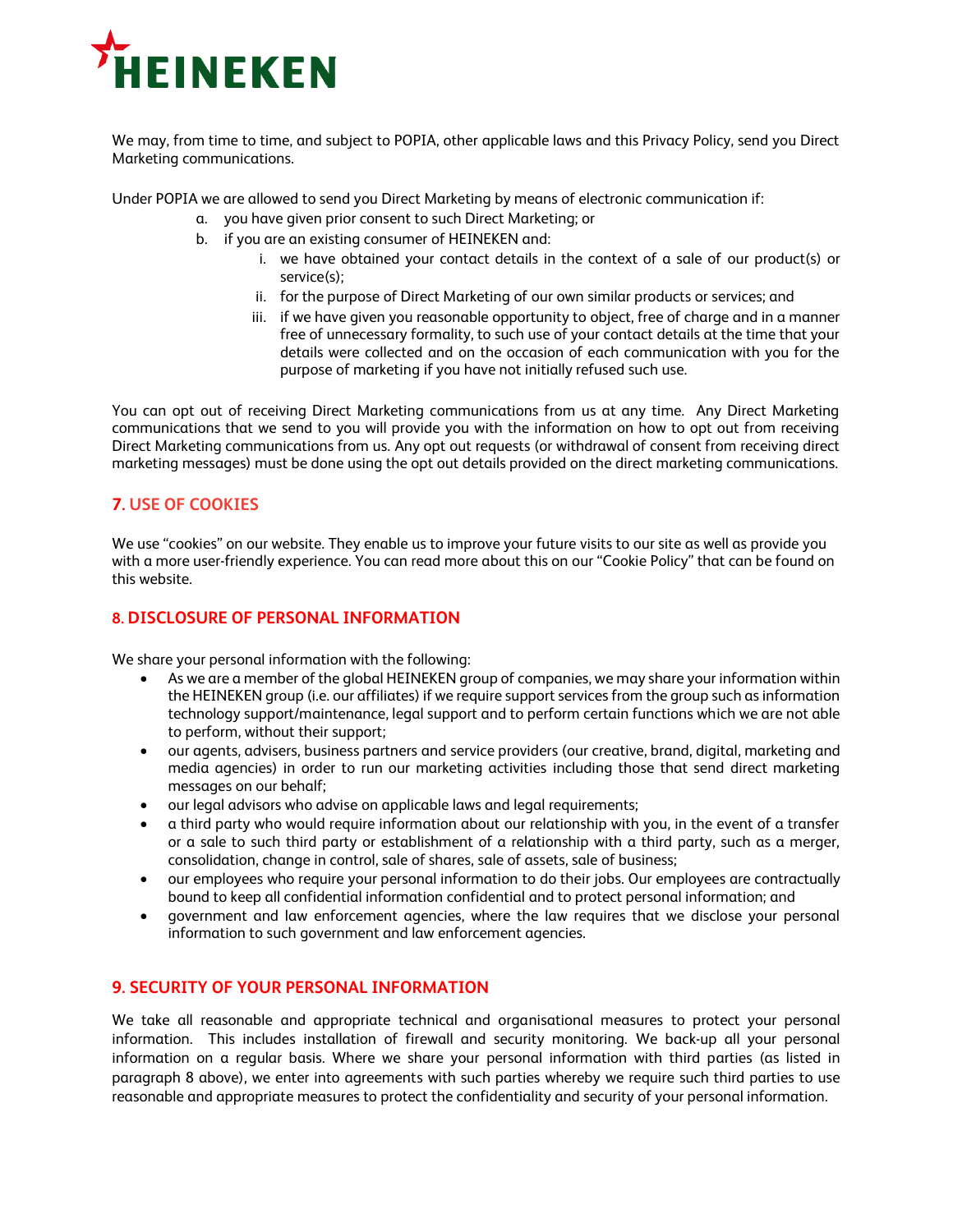

### **10. TRANSFER OF YOUR PERSONAL INFORMATION TO OTHER COUNTRIES**

Your personal information may be transferred to another country. For example, we may host (or store) your personal information in a data centre outside South Africa, if we are able to remotely access your personal information from abroad or when we share with our related entities as part of our reporting procedures or one of our IT suppliers provides off-premise maintenance and support services from outside South Africa. Countries to which we transfer personal information may have different privacy standards than the ones in South Africa. We will always comply with the requirements under the applicable data protection laws in South Africa such as the POPIA for the international transfer of personal information. If we transfer your personal information to a country that does not offer an adequate level of protection we will ensure that we have put in place adequate safeguards to protect your personal information or otherwise ensure that we can transfer your information in a way that complies with data protection law.

# **11**. **RETENTION OF YOUR PERSONAL INFORMATION**

- We will keep your personal information for as long as is necessary to fulfil the purposes that is described in this policy, and provided such retention is authorised by law.
- For direct marketing purposes, we will delete or de-identify your personal information when you opt out of receiving any direct marketing messages. However, we will keep your contact number to ensure that we do not send you any further direct marketing messages in the future.

# **12. YOUR RIGHTS**

You have a number of rights in relation to your personal information and these are:

- the right to access your personal information (i.e. obtain an overview of your personal information that we process). Further details on how you can request access to your personal information are found on our PAIA Manual that is found on the heinekensouthafrica.co.za website;
- the right to have your personal information corrected, updated rectified or erased or to restrict the processing of your personal information;
- where we rely on your consent for the processing of your personal information, you may withdraw your consent at any time and you can object to some of the ways we use your personal information. You can request us using the details under "**Contact**" below at any time;
- the right to object to the processing of your personal information at any time, on reasonable grounds relating to your particular situation, unless the processing is required by law;
- the right to object to the processing of your personal information, at any time, if the processing is for purposes of direct marketing other than direct marketing by means of unsolicited electronic communications and you have not given your consent for that processing;
- the right not to have your personal information processed for purposes of direct marketing by means of unsolicited electronic communications from third parties unknown to you;
- the right to lodge a complaint with the Information Regulator of South Africa via email at [inforeg@justice.gov.za.](mailto:inforeg@justice.gov.za) Further details about the Information Regulator can be found at [https://www.justice.gov.za/inforeg/.](https://www.justice.gov.za/inforeg/)

If you would like to exercise any of these rights, please contact us using the details under "Contact" below. To make sure that we do not provide information about you to someone else, we may ask for your identification before we can process your request.

### **13. CHANGES TO THIS PRIVACY POLICY**

We will keep this Privacy Policy under review and make updates from time to time. Any material changes to this Privacy Policy will be posted on our website page and to the extent reasonably possible, will be communicated to you. The changes shall be effective immediately upon the posting of the modified Privacy Policy. We advise you